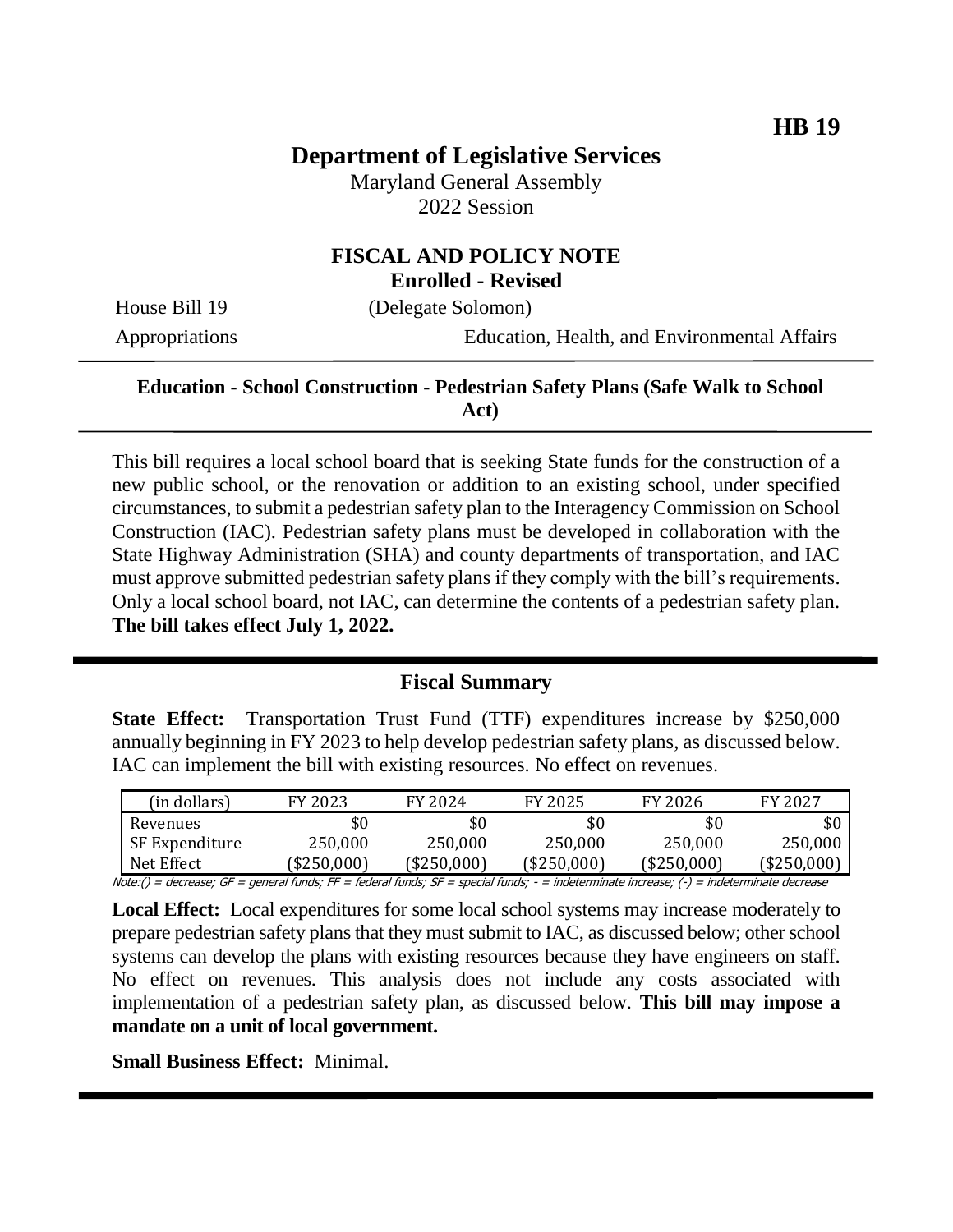## **Analysis**

**Bill Summary:** Local school systems in "high-density counties," defined by the bill as Baltimore City and Anne Arundel, Baltimore, Howard, Montgomery, and Prince George's counties, must submit a pedestrian safety plan to IAC when requesting State funds for the construction of a new school or the renovation of or addition to an existing school that would increase the school's capacity by more than 100 students. Local school systems in all other counties must submit a pedestrian safety plan for the same types of projects as high-density counties but only if the proposed project is for a school in a city with more than 10,000 residents.

The pedestrian safety plan required by the bill must:

- be developed in collaboration with the county department of transportation or equivalent entity and SHA;
- be limited to the area surrounding the school for which the local school board will not provide transportation to students;
- identify existing and potential safe routes for students to walk or bike to school;
- evaluate the infrastructure, including sidewalk infrastructure, along existing and potential pedestrian or cyclist routes to the school to determine whether increased capacity is necessary;
- analyze existing and potential school zones, including the need for expanding school zones on State and county roads; and
- include documentation of public participation and input related to the pedestrian safety plan.

IAC may adopt regulations to carry out the bill's provisions.

**Current Law:** As enacted by Chapter 14 of 2018 (the 21st Century School Facilities Act), IAC manages State review and approval of local school construction projects. Each year, local systems develop and submit to IAC a facilities master plan that includes an analysis of future school facility needs based on the current condition of school buildings and projected enrollment. The master plan must be approved by the local school board. Subsequently, each local school system submits a capital improvement plan to IAC that includes projects for which it seeks planning and/or funding approval for the upcoming fiscal year, which may include projects that the local system has forward funded. In addition to approval from the local school board, the request for the upcoming fiscal year must be approved by the county's governing body. Typically, the submission letter to IAC contains signatures of both the school board president and either the county executive and county council president or chair of the board of county commissioners.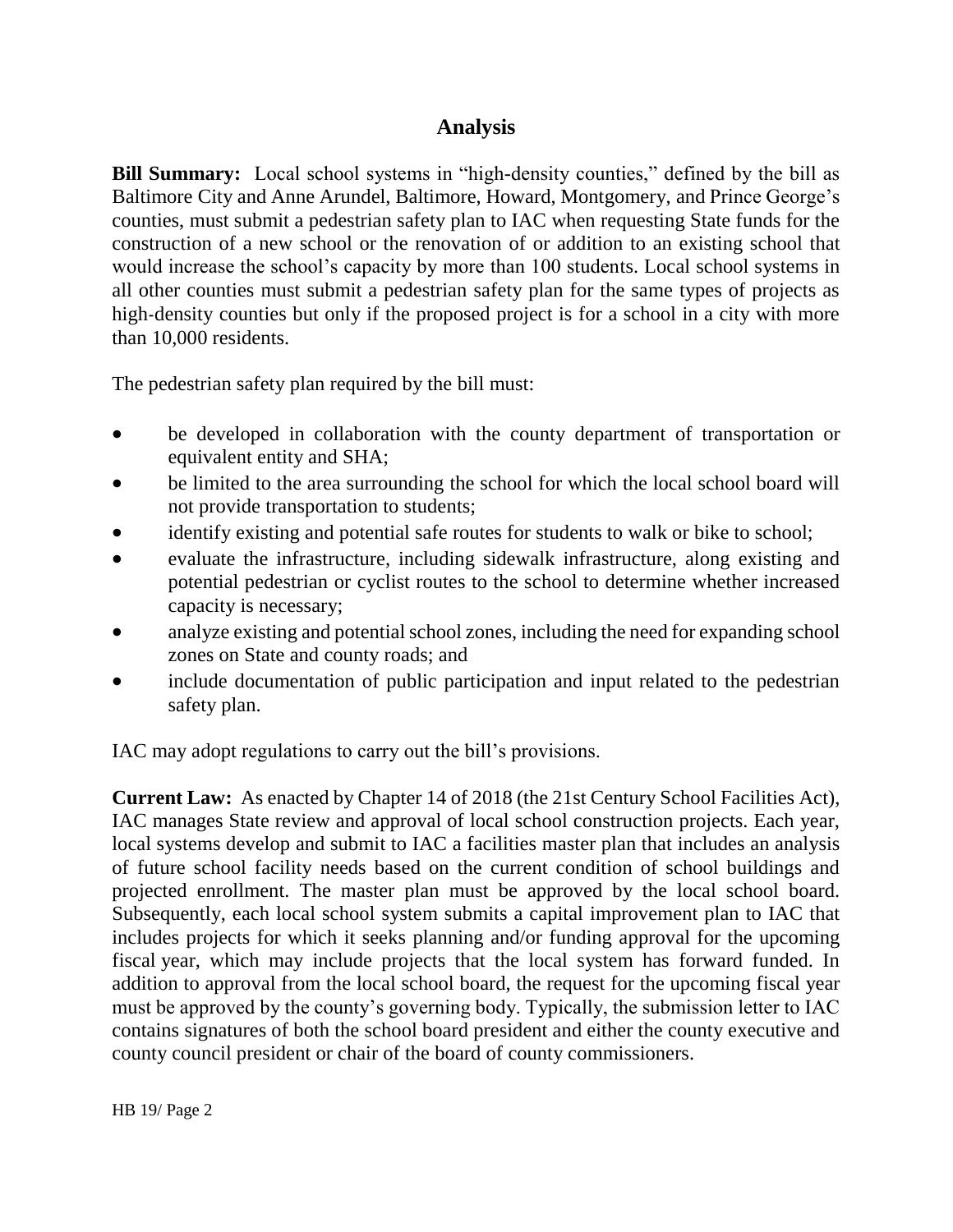Based on its assessment of the relative merit of all the project proposals it receives, and subject to the projected level of school construction funds available, IAC determines which projects to fund. By December 31 of each year, IAC must approve projects comprising 75% of the preliminary school construction allocation projected to be available by the Governor for the upcoming fiscal year. Local school systems may appeal these preliminary decisions by IAC. By March 1 of each year, IAC must recommend to the General Assembly projects comprising 90% of the allocation for school construction submitted in the Governor's capital budget. Following the legislative session, IAC approves projects comprising the remaining school construction funds included in the enacted capital budget, no earlier than May 1. The final allocations are not subject to appeal.

The State pays at least 50% of *eligible* costs of school construction and renovation projects, based on a funding formula that takes into account numerous factors including each local school system's wealth and ability to pay. Regulations specify public school construction-related costs that are eligible and ineligible for State funding. In general, the following costs are included among *eligible* expenses:

- planning and design costs;
- construction of a new facility, a renovation of a new facility, an addition to an existing facility, or a replacement of an existing building or building portion (*i.e.*, "bricks and mortar");
- building and site development;
- modular construction that meets specified standards;
- State-owned relocatable facilities and temporary facilities that are required to be on site during construction; and
- furniture, fittings, and equipment with an average useful life of at least 15 years.

Among the major items that explicitly are *ineligible* for State funding (besides site acquisition) are (1) master plans and feasibility studies; (2) projects or systemic renovations for buildings and systems that have been replaced, upgraded, or renovated within the last 15 years; and (3) items that do not have an average useful life of at least 15 years.

**State Expenditures:** TTF expenditures increase by \$250,000 annually for SHA to hire a transportation engineering consultant to assist with the development of pedestrian safety plans. The information and assumptions used in calculating the estimate are stated below.

 IAC receives approximately 80 submissions (planning and funding) annually for new, replacement, and renovated/expanded schools (including Built to Learn submissions).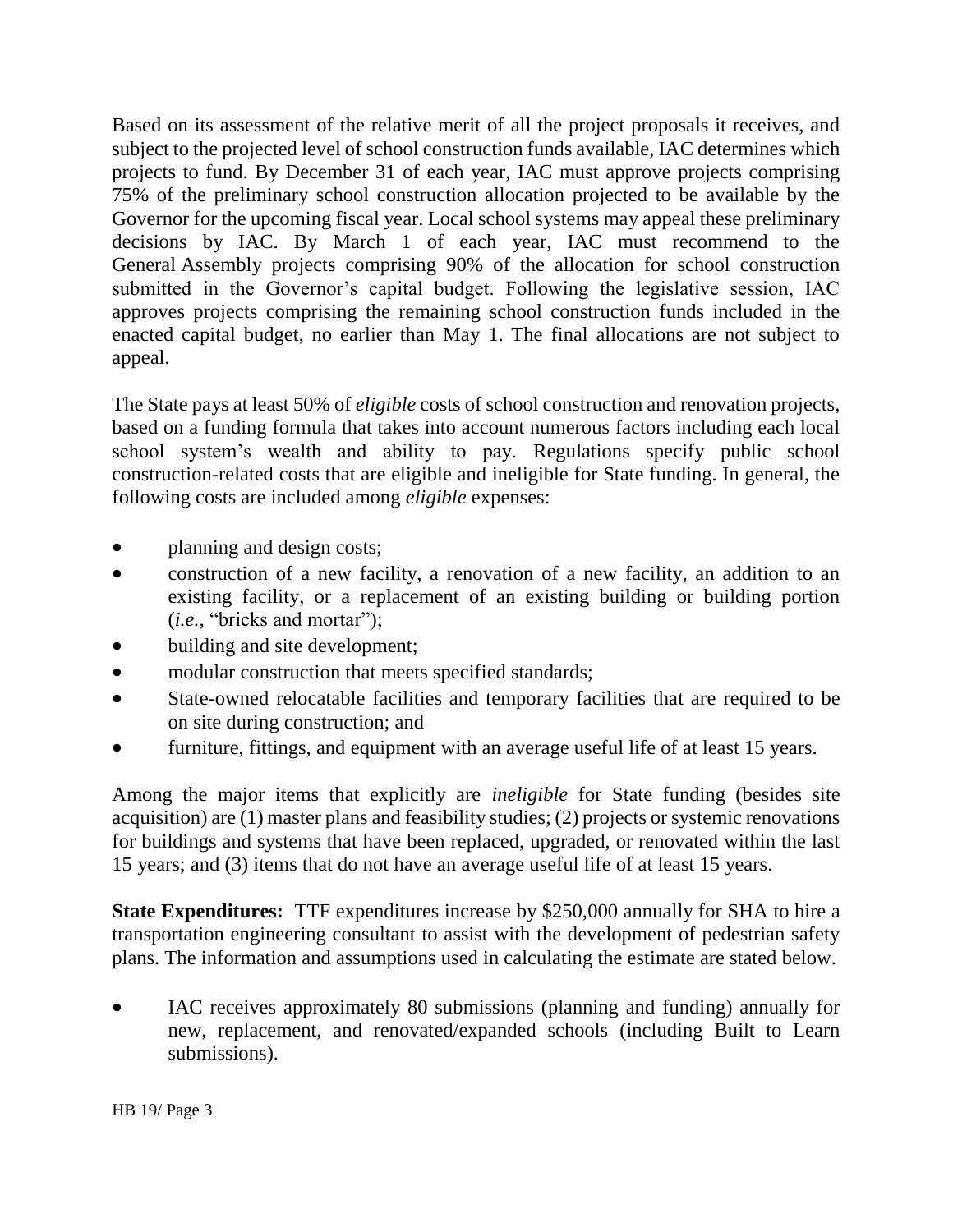- Of those, 50 requests each year require the submission of pedestrian safety plans. The remainder are assumed to be renovations that either do not increase capacity by more than 100 students or are in low-density counties but not in cities with more than 10,000 residents.
- SHA will use third-party engineering consultants to assist in the development of pedestrian safety plans at a cost of \$10,000 per plan. This is consistent with previous estimates from local school systems for a similar bill in the 2021 legislative session. School systems that have in-house transportation engineering staff may not require assistance from SHA, so SHA's expenses will vary each year. This analysis assumes that half of the 50 projects require SHA assistance each year.

**Local Expenditures:** The bill requires local school systems to develop pedestrian safety plans in collaboration with local transportation agencies and SHA. Some local school systems advise that they do not have staff with expertise to develop pedestrian safety plans. If local transportation agencies can provide the necessary transportation engineering expertise with in-house staff, or if SHA can provide the necessary expertise through the administration's consultant at no cost to the local school system, local expenditures are not affected. Otherwise, local expenditures may increase to the extent that local school systems require transportation engineering assistance from a third-party consultant. Given the assistance available from SHA, it is assumed that local school systems will bear only a minimal share of the cost of developing the plans. Other local school systems have previously indicated that they have the in-house expertise to develop the plans with existing resources.

This analysis does not reflect any costs associated with implementation of an approved local pedestrian safety plan. Costs related to capital improvements (*e.g.*, construction of sidewalks) in areas surrounding a public school are not eligible for State school construction funding. Therefore, any such costs are borne entirely by local governments. However, under the bill, IAC has no say in the content of such plans, so local governments can include, or not include, any features they deem appropriate.

## **Additional Information**

**Prior Introductions:** HB 487 of 2021, a similar bill, passed the House and received a hearing from the Senate Education, Health, and Environmental Affairs Committee, but no further action was taken on the bill. HB 615 of 2020, a similar bill as amended, passed the House and was referred to the Senate Education, Health, and Environmental Affairs Committee, but no further action was taken on the bill.

#### **Designated Cross File:** None.

HB 19/ Page 4